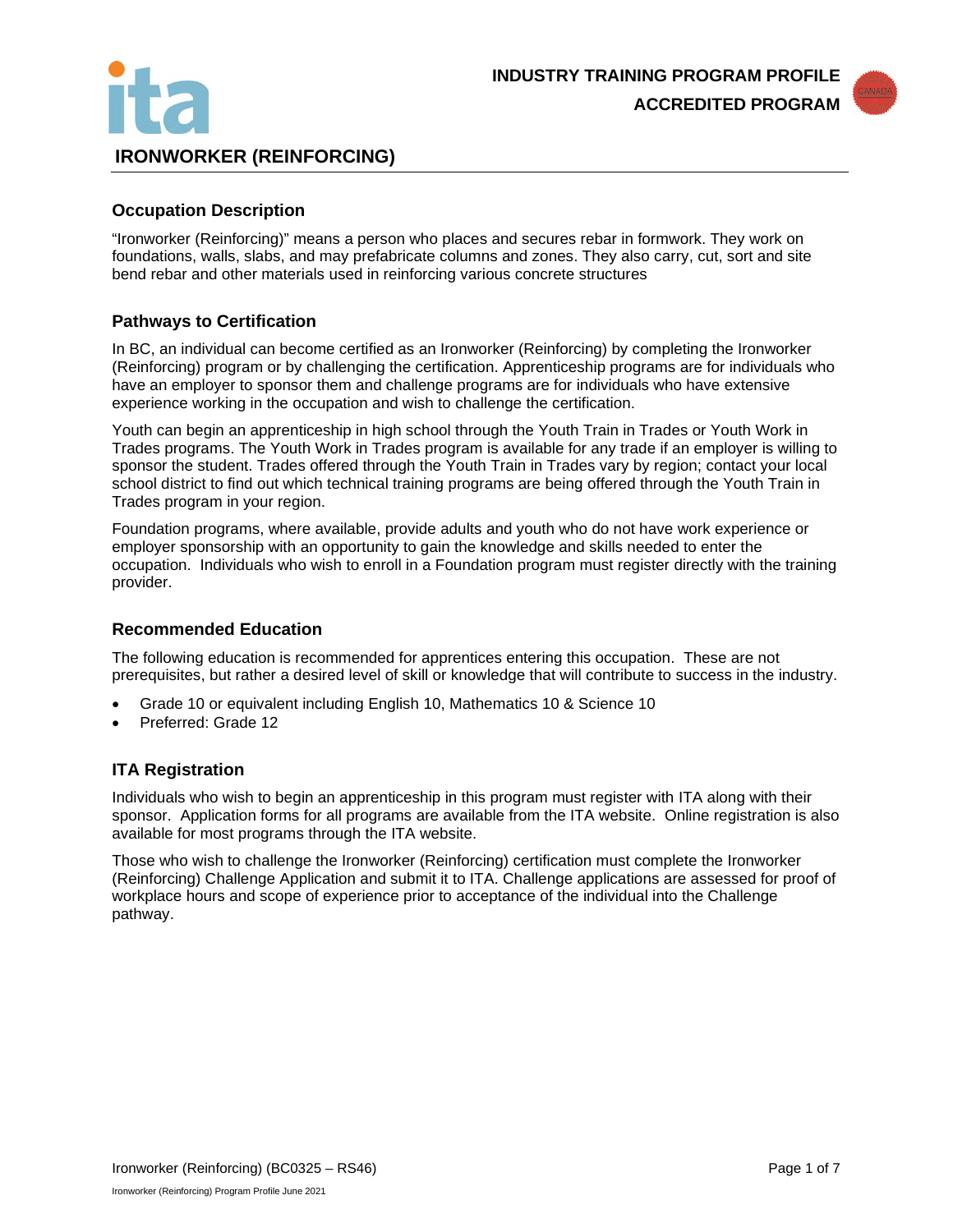



## **Apprenticeship Pathway**

This graphic provides an overview of the Ironworker (Reinforcing) apprenticeship pathway.



#### CREDIT FOR PRIOR LEARNING

*Individuals who hold the credentials listed below are entitled to receive partial credit toward the completion requirements of this program*

*None*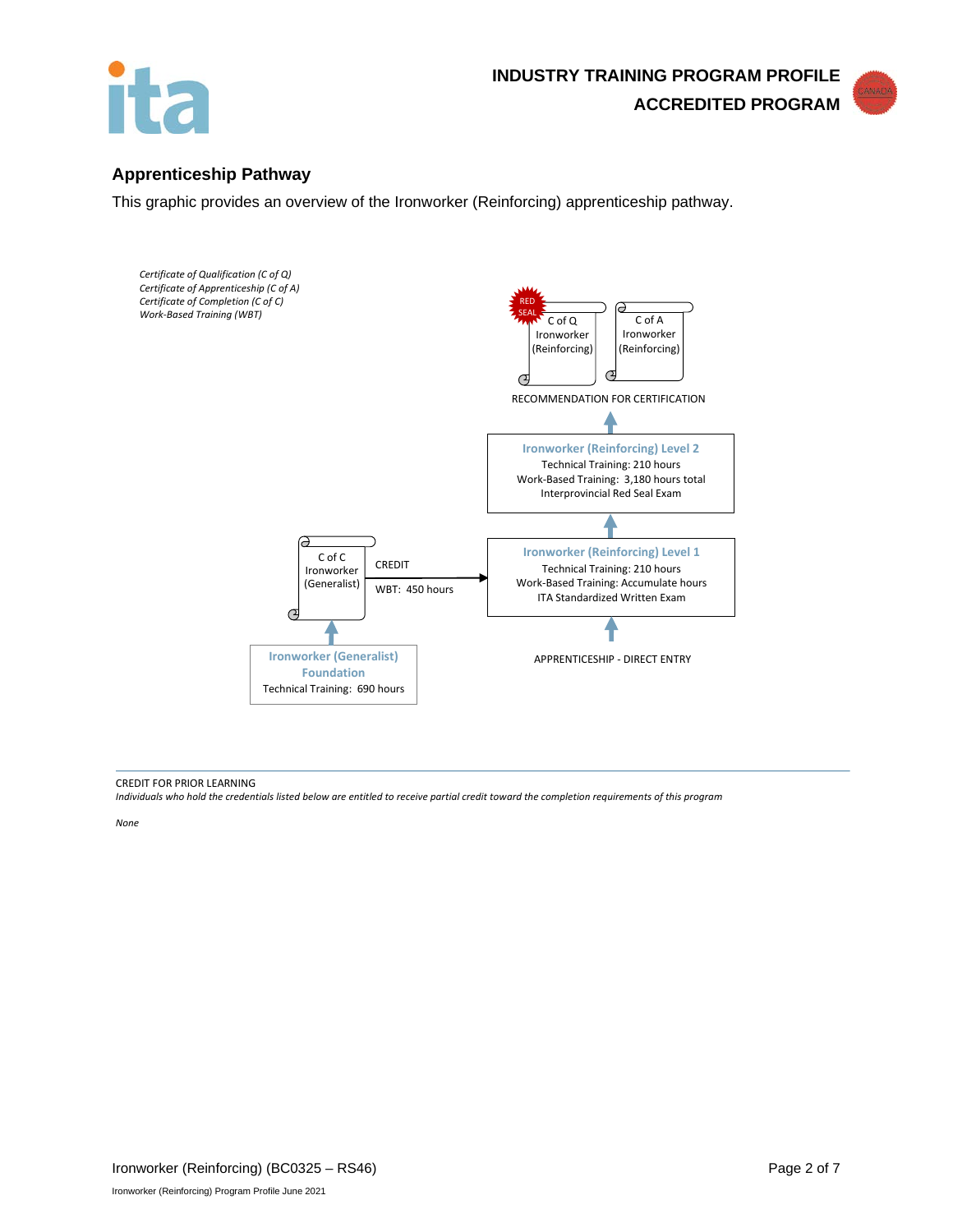



|                                       | <b>Apprenticeship Program Standards</b>                                                                                                                                                                                                                                                                                                    |                                                                                                                                              |  |  |
|---------------------------------------|--------------------------------------------------------------------------------------------------------------------------------------------------------------------------------------------------------------------------------------------------------------------------------------------------------------------------------------------|----------------------------------------------------------------------------------------------------------------------------------------------|--|--|
| <b>Credentials Awarded</b>            | Ironworker (Reinforcing) – Certificate of Qualification with Interprovincial Red Seal<br>٠<br>endorsement                                                                                                                                                                                                                                  |                                                                                                                                              |  |  |
|                                       | Ironworker (Reinforcing) - Certificate of Apprenticeship                                                                                                                                                                                                                                                                                   |                                                                                                                                              |  |  |
| <b>ITA Registration Prerequisites</b> | Agreement signed by the employer to sponsor the apprentice<br>٠                                                                                                                                                                                                                                                                            |                                                                                                                                              |  |  |
| <b>Completion Requirements</b>        | Certification as an Ironworker (Reinforcing) is awarded upon successful completion of:                                                                                                                                                                                                                                                     |                                                                                                                                              |  |  |
|                                       | Requirement                                                                                                                                                                                                                                                                                                                                | Level of Achievement Required                                                                                                                |  |  |
|                                       | <b>Technical Training</b>                                                                                                                                                                                                                                                                                                                  | Minimum 70% in each level of technical training:<br>- Level 1: 210 hours and ITA<br><b>Standardized Written Exam</b><br>• Level 2: 210 hours |  |  |
|                                       | Work-Based Training                                                                                                                                                                                                                                                                                                                        | $\bullet$ 3,180 hours                                                                                                                        |  |  |
|                                       | Recommendation for Certification                                                                                                                                                                                                                                                                                                           | Recommendation for certification signed by<br>the Sponsor and an individual holding<br>credentials eligible for sign-off authority           |  |  |
|                                       | Interprovincial Red Seal Exam                                                                                                                                                                                                                                                                                                              | Minimum 70%                                                                                                                                  |  |  |
| <b>Program Duration</b>               | Duration varies depending on how training is delivered, but the program generally takes 3<br>years to complete.                                                                                                                                                                                                                            |                                                                                                                                              |  |  |
|                                       | The technical training requirement is typically met through block-release training (full-time, at<br>school) delivered by an ITA-approved training provider. It can also be met through<br>approved alternative training models (e.g., distance education, online, part-time) and/or level<br>challenge where these options are available. |                                                                                                                                              |  |  |
| Sign-off Authority                    | Credentials eligible to sign-off on the Recommendation for Certification:                                                                                                                                                                                                                                                                  |                                                                                                                                              |  |  |
|                                       | • Ironworker (Reinforcing) – Certificate of Qualification                                                                                                                                                                                                                                                                                  |                                                                                                                                              |  |  |
|                                       | • Ironworker (Reinforcing) - Interprovincial Red Seal endorsement                                                                                                                                                                                                                                                                          |                                                                                                                                              |  |  |
|                                       | • Ironworker (Generalist) – Certificate of Qualification<br>Ironworker (Generalist) - Interprovincial Red Seal endorsement                                                                                                                                                                                                                 |                                                                                                                                              |  |  |
|                                       | • ITA-issued letter authorizing supervision and sign-off of apprentices in this occupation                                                                                                                                                                                                                                                 |                                                                                                                                              |  |  |
| Challenging a Level                   | The following levels of technical training can be challenged for advanced placement in this<br>program:                                                                                                                                                                                                                                    |                                                                                                                                              |  |  |
|                                       | • None                                                                                                                                                                                                                                                                                                                                     |                                                                                                                                              |  |  |
| <b>Cross-Program Credits</b>          | Individuals who hold the credentials listed below are entitled to receive partial credit toward<br>the completion requirements of this program                                                                                                                                                                                             |                                                                                                                                              |  |  |
|                                       | Credential                                                                                                                                                                                                                                                                                                                                 | Credit(s) Granted                                                                                                                            |  |  |
|                                       | None                                                                                                                                                                                                                                                                                                                                       | None                                                                                                                                         |  |  |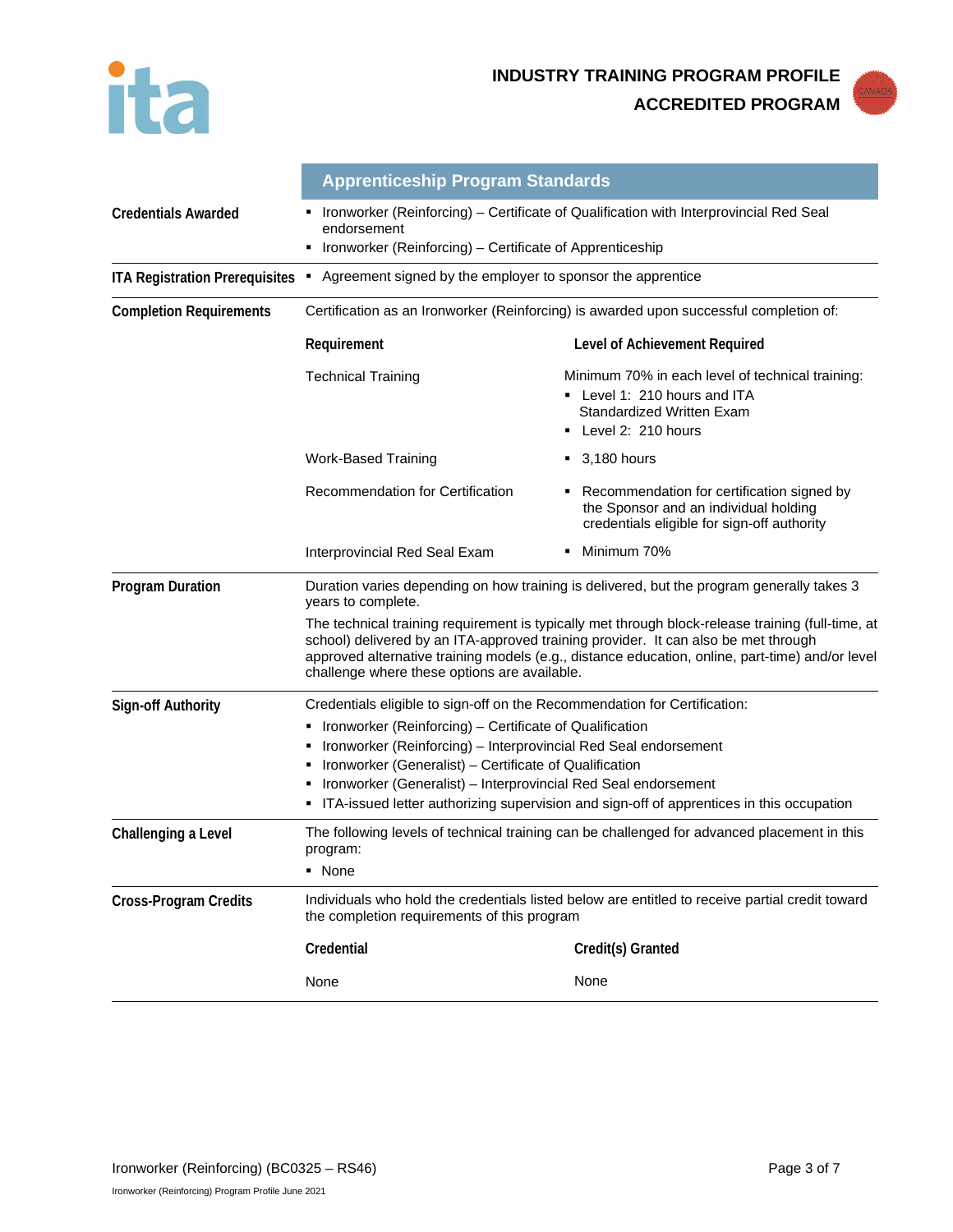



# **Challenge Pathway**

This graphic provides an overview of the Ironworker (Reinforcing) challenge pathway.



CREDIT FOR PRIOR LEARNING

*Individuals who hold the credentials listed below are entitled to receive partial credit toward the completion requirements of this program:*

*None*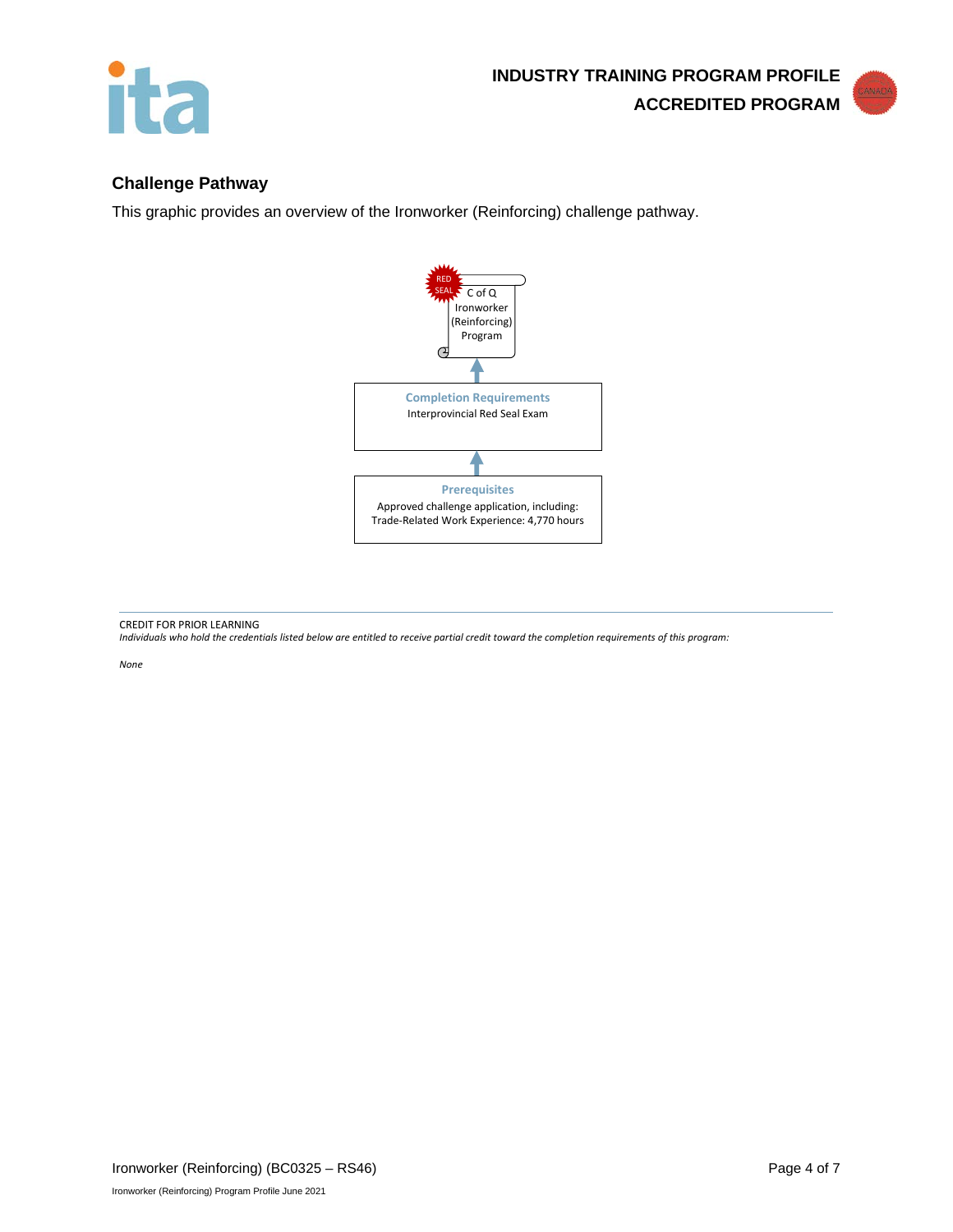



|                                       | <b>Challenge Program Standards</b>                                                                                                                           |                               |  |
|---------------------------------------|--------------------------------------------------------------------------------------------------------------------------------------------------------------|-------------------------------|--|
| <b>Credentials Awarded</b>            | Ironworker (Reinforcing) – Certificate of Qualification with Interprovincial Red Seal<br>endorsement                                                         |                               |  |
| <b>ITA Registration Prerequisites</b> | An approved Challenge Application, which includes:                                                                                                           |                               |  |
|                                       | • 4,770 documented hours of directly related experience working in the occupation                                                                            |                               |  |
| <b>Credit for Prior Learning</b>      | Individuals who hold the credentials listed below are considered to have met, or<br>partially met, the prerequisites for challenging this program:<br>• None |                               |  |
| <b>Completion Requirements</b>        | Certification as an Ironworker (Reinforcing) is awarded upon successful completion of:                                                                       |                               |  |
|                                       | Requirement                                                                                                                                                  | Level of Achievement Required |  |
|                                       | Interprovincial Red Seal Exam                                                                                                                                | Minimum 70%                   |  |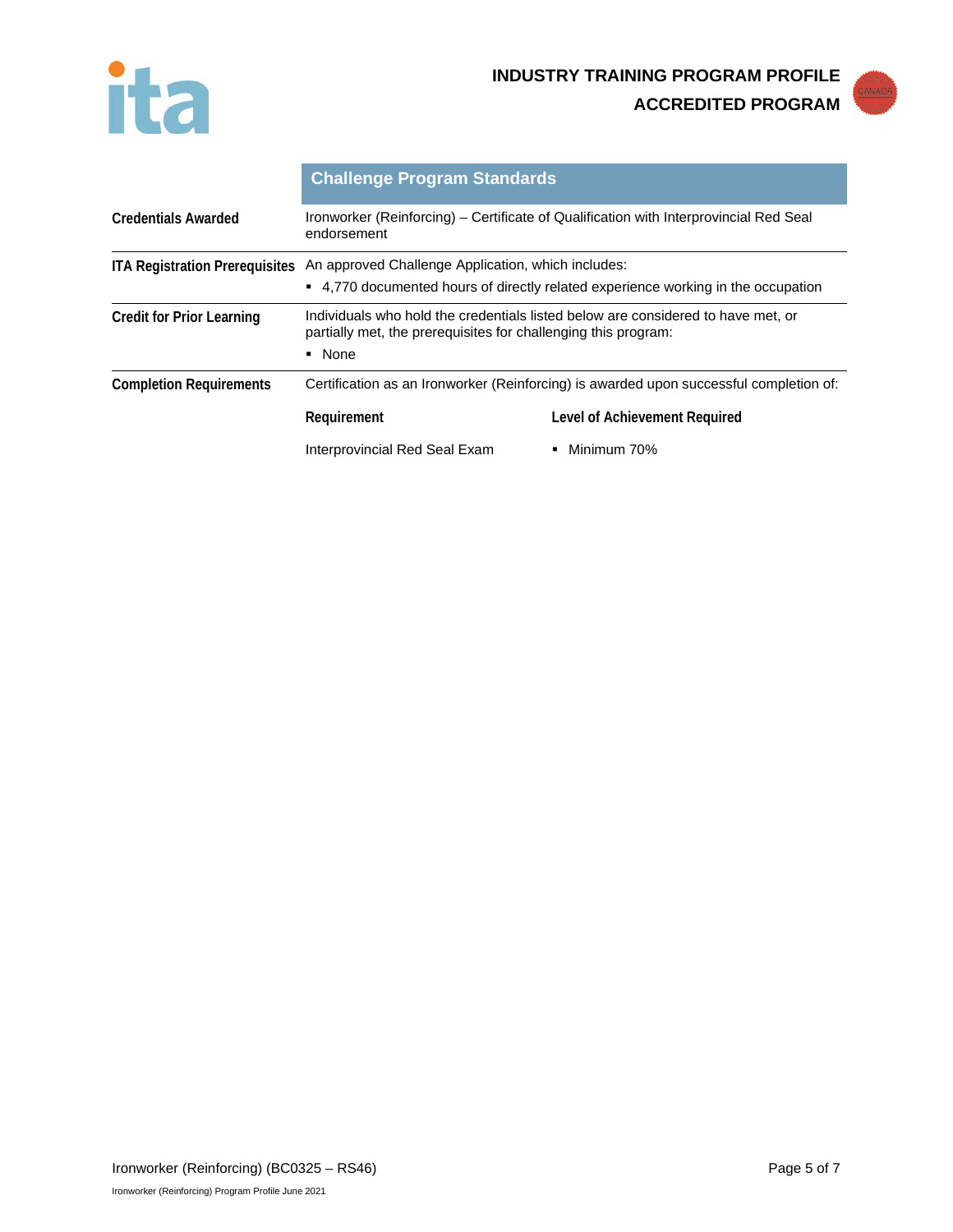



# **Foundation Program**

Refer to the Apprenticeship pathway diagram for this program to see how the Ironworker (Generalist) Foundation program leads to apprenticeship in this trade.

|                                     | <b>Foundation Program Standards</b>                                                                                                                                                       |                               |  |
|-------------------------------------|-------------------------------------------------------------------------------------------------------------------------------------------------------------------------------------------|-------------------------------|--|
| <b>Credentials Awarded</b>          | Ironworker (Generalist) – Certificate of Completion                                                                                                                                       |                               |  |
| <b>Enrollment Prerequisites</b>     | Contact training provider. Prerequisites vary between training institutions                                                                                                               |                               |  |
| <b>Completion Requirements</b>      | A Certificate of Completion in this program is awarded upon successful completion of:                                                                                                     |                               |  |
|                                     | Requirement                                                                                                                                                                               | Level of Achievement Required |  |
|                                     | <b>Technical Training</b>                                                                                                                                                                 | Minimum 70%                   |  |
| <b>Program Duration</b>             | Duration varies depending on how training is delivered, but program generally takes 23<br>weeks to complete, assuming 30 hours in school per week                                         |                               |  |
| <b>Credit toward Apprenticeship</b> | Individuals who complete the Ironworker (Generalist) Foundation program will receive the<br>following credit toward completion of the Ironworker (Reinforcing) apprenticeship<br>program: |                               |  |
|                                     | Work-Based Training: 450 hours                                                                                                                                                            |                               |  |